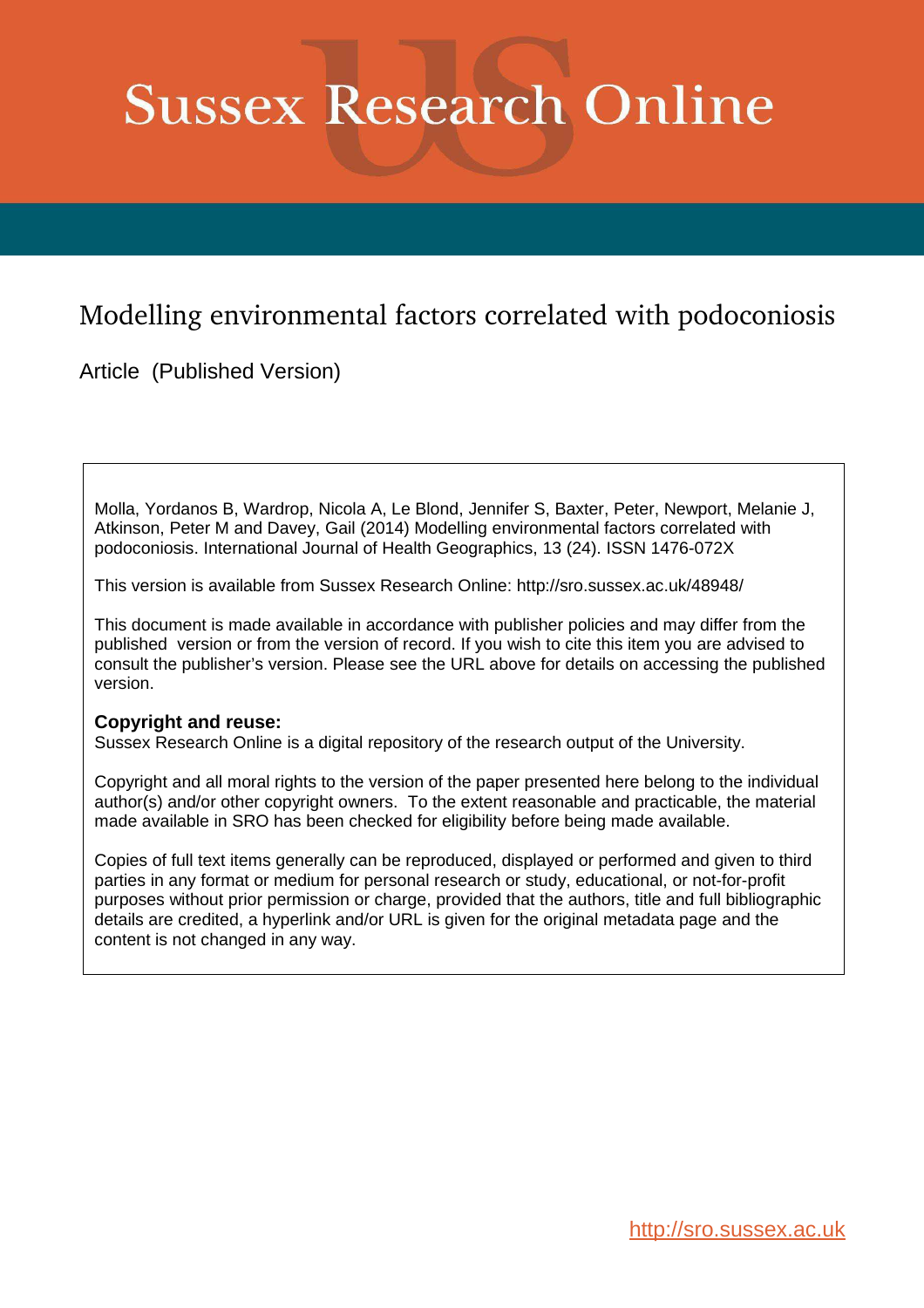# INTERNATIONAL JOURNAL OF HEALTH GEOGRAPHICS

# <span id="page-1-0"></span>R E S EAR CH Open Access

# Modelling environmental factors correlated with podoconiosis: a geospatial study of non-filarial elephantiasis

Yordanos B Molla<sup>1\*</sup>, Nicola A Wardrop<sup>2</sup>, Jennifer S Le Blond<sup>1,3</sup>, Peter Baxter<sup>4</sup>, Melanie J Newport<sup>1</sup> , Peter M Atkinson<sup>2</sup> and Gail Davey<sup>1</sup>

# Abstract

Introduction: The precise trigger of podoconiosis — endemic non-filarial elephantiasis of the lower legs — is unknown. Epidemiological and ecological studies have linked the disease with barefoot exposure to red clay soils of volcanic origin. Histopathology investigations have demonstrated that silicon, aluminium, magnesium and iron are present in the lower limb lymph node macrophages of both patients and non-patients living barefoot on these clays. We studied the spatial variation (variations across an area) in podoconiosis prevalence and the associated environmental factors with a goal to better understanding the pathogenesis of podoconiosis.

Methods: Fieldwork was conducted from June 2011 to February 2013 in 12 *kebeles* (administrative units) in northern Ethiopia. Geo-located prevalence data and soil samples were collected and analysed along with secondary geological, topographic, meteorological and elevation data. Soil data were analysed for chemical composition, mineralogy and particle size, and were interpolated to provide spatially continuous information. Exploratory, spatial, univariate and multivariate regression analyses of podoconiosis prevalence were conducted in relation to primary (soil) and secondary (elevation, precipitation, and geology) covariates.

Results: Podoconiosis distribution showed spatial correlation with variation in elevation and precipitation. Exploratory analysis identified that phyllosilicate minerals, particularly clay (smectite and kaolinite) and mica groups, quartz (crystalline silica), iron oxide, and zirconium were associated with podoconiosis prevalence. The final multivariate model showed that the quantities of smectite (*RR* = 2.76, 95% *CI:* 1.35, 5.73; *p* = 0.007), quartz (*RR* = 1.16, 95% *CI*: 1.06, 1.26; *p* = 0.001) and mica (*RR* = 1.09, 95% *CI:* 1.05, 1.13; *p* < 0.001) in the soil had positive associations with podoconiosis prevalence.

**Conclusions:** More quantities of smectite, mica and quartz within the soil were associated with podoconiosis prevalence. Together with previous work indicating that these minerals may influence water absorption, potentiate infection and be toxic to human cells, the present findings suggest that these particles may play a role in the pathogenesis of podoconiosis and acute adenolymphangitis, a common cause of morbidity in podoconiosis patients.

Keywords: Podoconiosis, Spatial analysis, Epidemiology, Soil, Ethiopia

\* Correspondence: [jordi\\_belayneh@yahoo.com](mailto:jordi_belayneh@yahoo.com)

<sup>1</sup> Brighton and Sussex Medical School, Falmer, Brighton BN1 9PS, UK Full list of author information is available at the end of the article



<sup>© 2014</sup> Molla et al.; licensee BioMed Central Ltd. This is an Open Access article distributed under the terms of the Creative Commons Attribution License [\(http://creativecommons.org/licenses/by/4.0\)](http://creativecommons.org/licenses/by/4.0), which permits unrestricted use, distribution, and reproduction in any medium, provided the original work is properly credited. The Creative Commons Public Domain Dedication waiver [\(http://creativecommons.org/publicdomain/zero/1.0/](http://creativecommons.org/publicdomain/zero/1.0/)) applies to the data made available in this article, unless otherwise stated.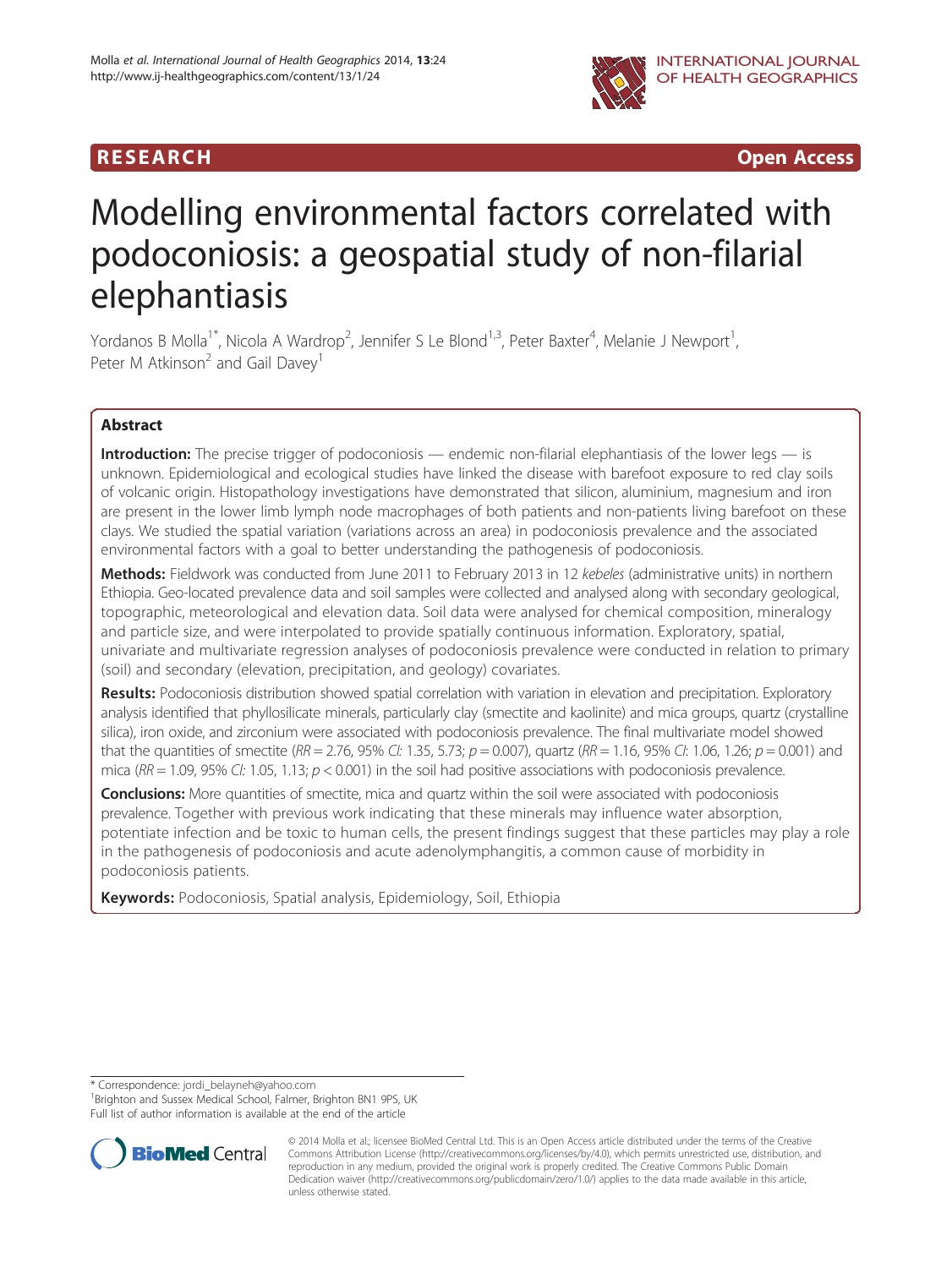#### <span id="page-2-0"></span>**Background**

Podoconiosis is endemic non-filarial elephantiasis of the lower legs of people that have prolonged barefoot exposure to red clay soil. Globally, an estimated four million people are affected by podoconiosis in tropical Africa, central and South America, and northwest India [\[1](#page-10-0)]. Previous studies have suggested various environmental triggers that may cause podoconiosis [[2-5](#page-10-0)]. In particular, soil type, geological characteristics of the underlying deposits, altitude and rainfall have been correlated with disease occurrence [\[2,3\]](#page-10-0). Furthermore, disease prevalence was found to be higher among people who did not routinely wear shoes, suggesting causal relationships between podoconiosis, the environment, and lifestyle [\[2\]](#page-10-0).

Several studies have evaluated the links between environmental factors, particularly soil, and podoconiosis, the findings of which have provided data hinting at the potential cause of podoconiosis [\[2](#page-10-0)-[4,6,7\]](#page-10-0). However, these studies have several limitations. Some have been based on subjective assessments: for example, the association between "red soil" and podoconiosis was based on Price's visual observation of comparatively higher disease prevalence within a 25 km radius of soils with a reddish colouration. The red colour of the soil was considered to be due to an increased iron oxide content based on classifications of lateritic or 'ferrisol' soils [\[2](#page-10-0)]. Generally, the sample sizes used in the published research were small: for example, Price et al. [[5\]](#page-10-0) and Price and Henderson [\[7](#page-10-0)] postulated an association between podoconiosis and elements within the soil, such as silicon (Si) and aluminium (Al), from observing particles containing these elements in the lymphatic tissues of 38 individuals in Ethiopia and 17 in Cameroon. Although the soils in these diseaseendemic areas were analysed, the association between soil type and disease prevalence in the same areas was not studied. Additionally, studies examining soil properties in relation to podoconiosis have delivered varying results. For example, Price et al. [\[7](#page-10-0)] suggested that silicon (Si) and aluminium (Al) may play a role in disease initiation in Ethiopia since the Al/Si ratio varied between tissues of elephantiasis cases and controls. However, a later study by Price et al. [[6](#page-10-0)] in Cameroon did not show a significant difference. Frommel et al. [[8\]](#page-10-0) identified zirconium (Zr) as an important factor. More recently, Harvey et al. suggested that the effects of the amorphous silicates commonly found in podoconiosis-endemic

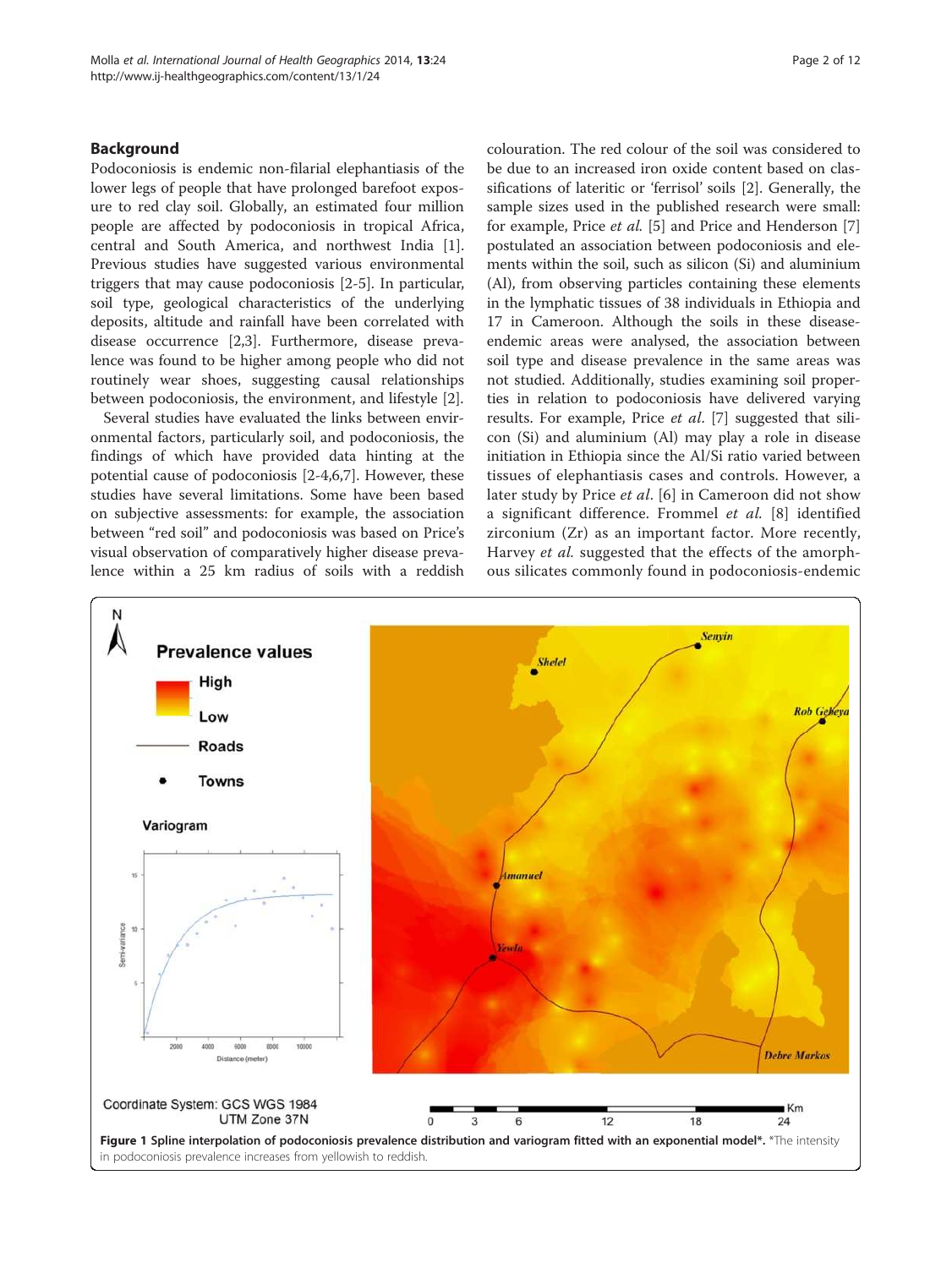<span id="page-3-0"></span>areas were not comparable with those of crystalline silica, and that amorphous silica was unlikely to cause podoconiosis [[9\]](#page-10-0).

These conflicting findings highlight the need for a comprehensive exploration of soil characteristics, including those that have been linked previously to the disease, to fully elucidate the potential causes of podoconiosis. Understanding these soil properties will be fundamental to solving the longstanding puzzle of the pathogenesis of podoconiosis. In the present study, we undertook an exploratory analysis to examine the relationships between observed podoconiosis prevalence and a range of potential environmental covariates (including soil characteristics, underlying geology, altitude, precipitation, slope and water flow accumulation). From this we developed a model that identified the candidate environmental factors that correlate significantly with podoconiosis.

#### Results

#### Secondary predictors of podoconiosis

The sample variogram of podoconiosis prevalence exhibited clear spatial autocorrelation and was fitted well by an exponential model (Figure [1](#page-1-0)). Crude exploratory spline interpolation indicated an increase in the prevalence of podoconiosis from the north-east (at the summit of Mount Choke) towards the south-west of the study area (Figure [1](#page-1-0)).

The increase in podoconiosis prevalence from the north-east to the south-west (Figure [1\)](#page-1-0) was matched by a decrease in altitude and precipitation in the same direction (see Figure [2](#page-2-0) for altitude). The altitude in the study area ranged from 2000 to 4000 m above sea level (asl) and the mean annual precipitation ranged from 1000 to 1200 mm. In addition, the underlying geology of the study area included igneous deposits that were classified into eight groups (reflecting the variation in deposit characteristics) and varying values of prevalence were recorded within the same deposit type (Figure 3).

The observed variations in altitude, precipitation and geology were not, however, analysed further in direct association with podoconiosis. This is because, in addition to the indirect effect of these factors on the development of podoconiosis (which we account for by predicting soil properties), (1) the lowest altitude

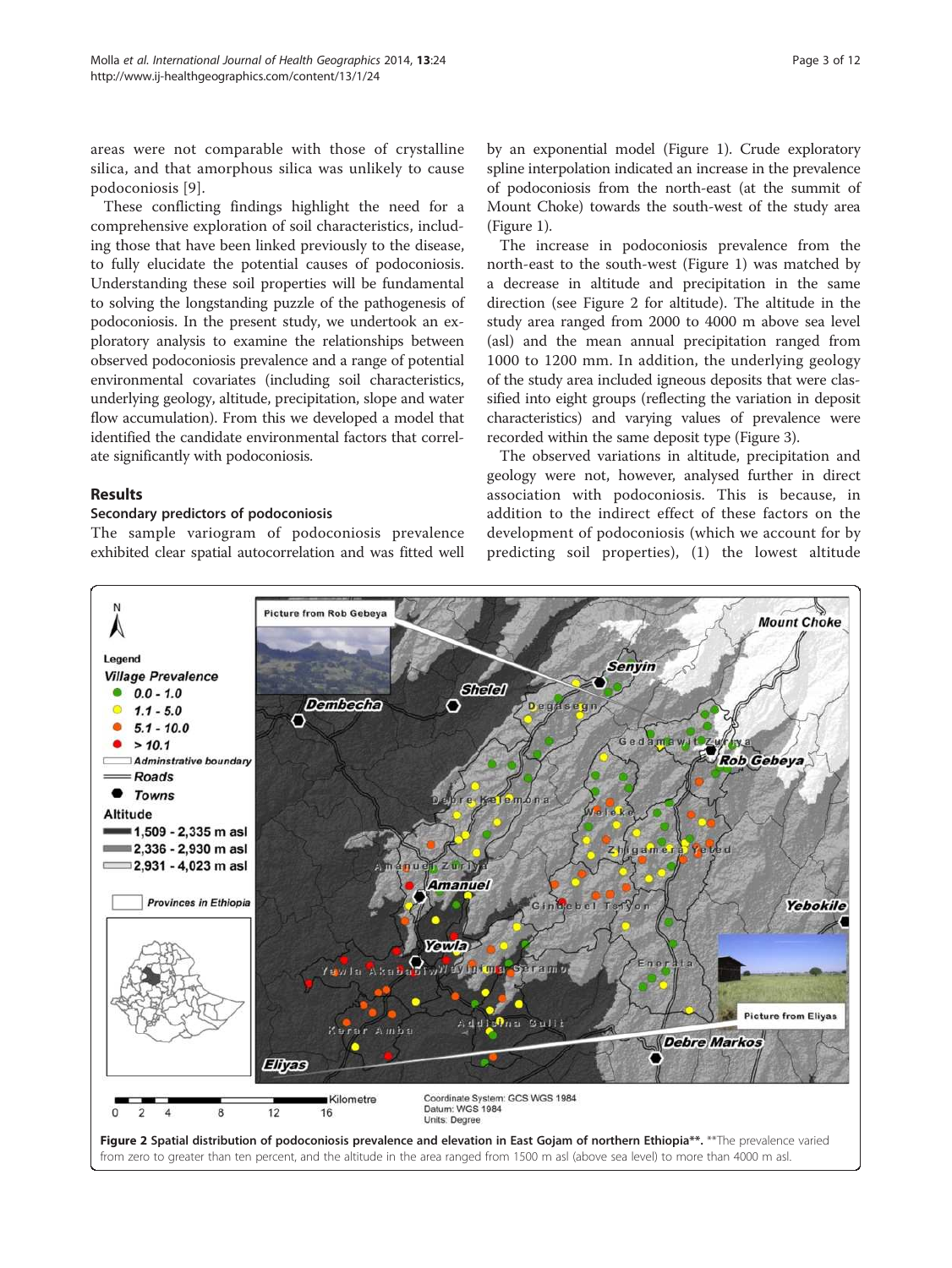<span id="page-4-0"></span>

(2100 m asl) in the study area was higher than many places where podoconiosis has previously been recorded [[10\]](#page-10-0); and (2) the smallest mean precipitation value in the study area (997 mm) was large compared with previously suggested levels of precipitation associated with podoconiosis (>1000 mm) [[10](#page-10-0)]. Therefore, these variables were considered in predicting soil characteristics in a first step based on regression kriging, before exploring the relations between podoconiosis and the soil characteristics.

#### Primary predictors of podoconiosis

Most of the soil characteristic variables were not normally distributed, and multiple variables were significantly correlated as depicted in Figure 4 (scatter plot and correlation coefficient above and below the diagonal respectively). The soil variables that were retained for further analysis were: iron oxide  $(Fe<sub>2</sub>O<sub>3</sub>)$  and zirconium (Zr), proportion of particles within the soil (soil particle size  $\langle 1 \mu m$ , analysed using water as a dispersant), quartz (crystalline silica), clay minerals (smectite, kaolinite),

mica and chlorite. It should be noted that the kaolinitesmectite (K-S) phases of the soil were classified as smectite (if the K-S mixed layer was dominantly smectite rich) or kaolinite (if the K-S was dominantly kaolinite rich).

Geological deposit types in the study area (Figure [3](#page-3-0)) were not considered as covariates in the regression kriging of soil characteristics, as they did not adequately capture the spatial heterogeneity of the soil within the study area. The majority of the soil variables showed significant correlations (according to  $p$ -values from linear regression analysis) with altitude and precipitation. Since altitude and precipitation were highly correlated  $(r = 0.9)$ , altitude was selected for regression kriging.

The predicted soil characteristics were extracted for the 108 villages for which disease prevalence values were available (this excluded locations where the kriging standard error was greater than the mean). Univariate and multivariate regression analysis were carried out to analyse the associations between podoconiosis prevalence and the interpolated soil characteristics for the 108 villages.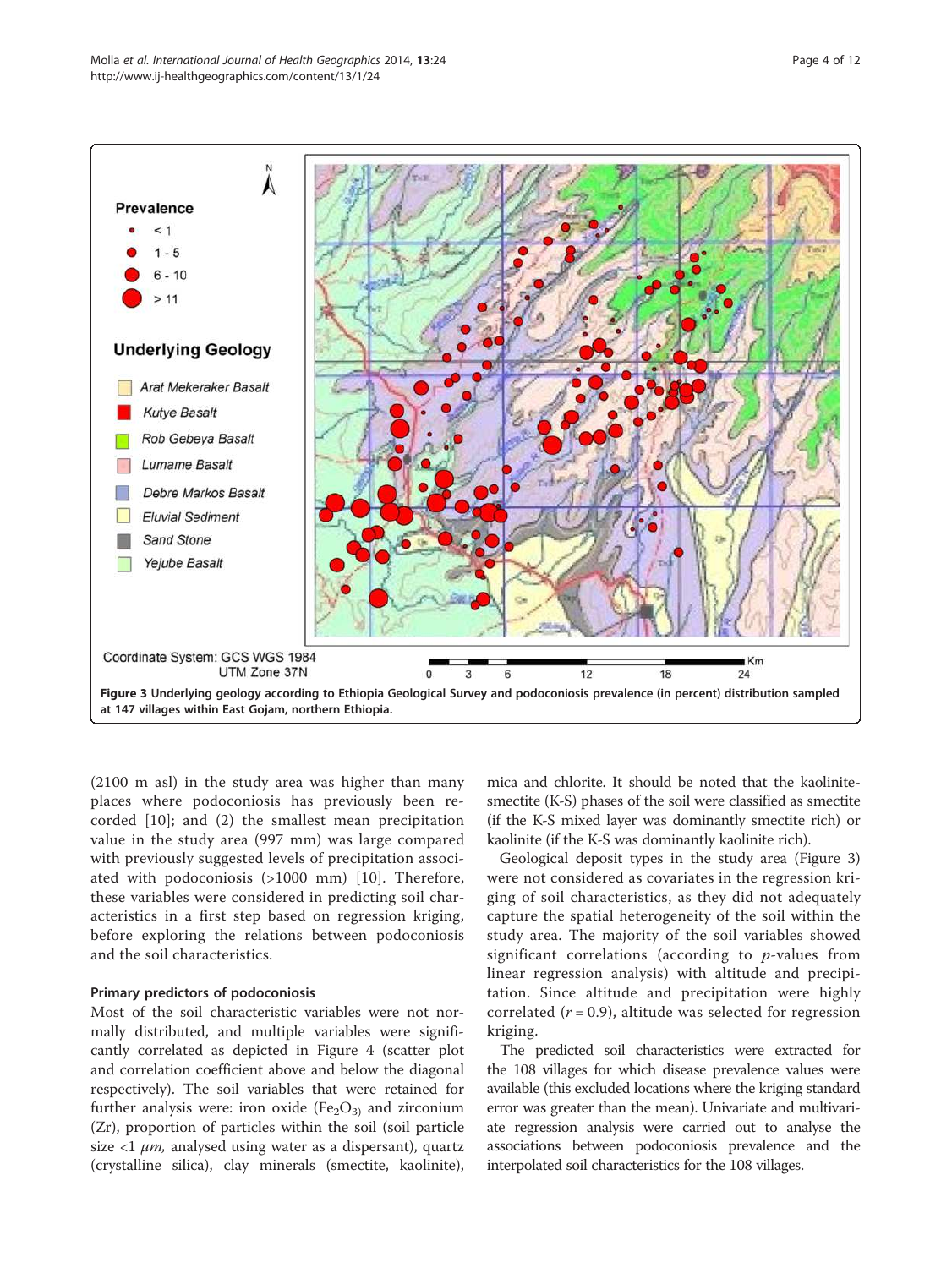<span id="page-5-0"></span>

The univariate and multivariate associations between disease prevalence and soil characteristics are shown in Table 1. Multivariate analysis indicated that particle size, Fe<sub>2</sub>O<sub>3</sub>, Zr and kaolinite were not significantly associated with disease prevalence. However, particle size was retained in the multivariate model as previous evidence has suggested a role in disease causation [[11\]](#page-10-0). Multicollinearity assessment estimated that  $Fe<sub>2</sub>O<sub>3</sub>$  had a Variance Inflation Factor (VIF; a VIF greater than 10 indicates multi-collinearity between variables) of greater than 10, so this variable was eliminated and multivariate analysis continued with the remaining soil characteristic variables, soil particle size  $< 1 \mu m$ , quartz, mica and smectite. All variables apart from soil particle size  $\langle 1 \mu m$ were significantly associated with prevalence with a VIF of <5 in the final multivariate model (Table 1).

The final model included smectite  $(RR = 2.76, 95\% \text{ CI:}$ 1.35, 5.73;  $p = 0.007$ ), quartz  $(RR = 1.16, 95\% \text{ } CI: 1.06,$ 1.26;  $p = 0.001$ ) and mica (RR = 1.09, 95% CI: 1.05, 1.13;  $p < 0.001$ ), each of which displayed positive correlations with podoconiosis prevalence in the study area. The model presented in Equation [1](#page-4-0) represents the relationship between the logarithm of podoconiosis case count ( $log \tilde{y}$ ) and the three soil minerals:

$$
log \ \tilde{y} = -8.25 + 0.14 \ quartz + 0.09 \ mica + 1.04 \ smcctite
$$
 (1)

Hence, keeping all other factors constant, podoconiosis case count (ỹ) becomes:

Podoconiosis count alone =  $exp^{-8.24}$  = 2.64\*10<sup>-4</sup> Podoconiosis count considering increase in quartz =  $exp^{-8.24+0.14} = 3.04*10^{-4}$ Podoconiosis count considering increase in mica =  $exp^{-8.24+0.09} = 2.89*10^{-4}$ Podoconiosis count considering increase in smectite =  $exp^{-8.24+1.04} = 7.5 *10^{-4}$  $\tilde{y} = 2.64 * 10^{-4} + 3.04 * 10^{-4}$  quartz + 2.89  $*10^{-4}$  mica + 7.5  $*10^{-4}$  smectite  $(2)$ 

Based on the model, when the percentage of smectite in the soil increased by 1% (e.g., a rise from 1% to 2% in the value across its full range), the podoconiosis case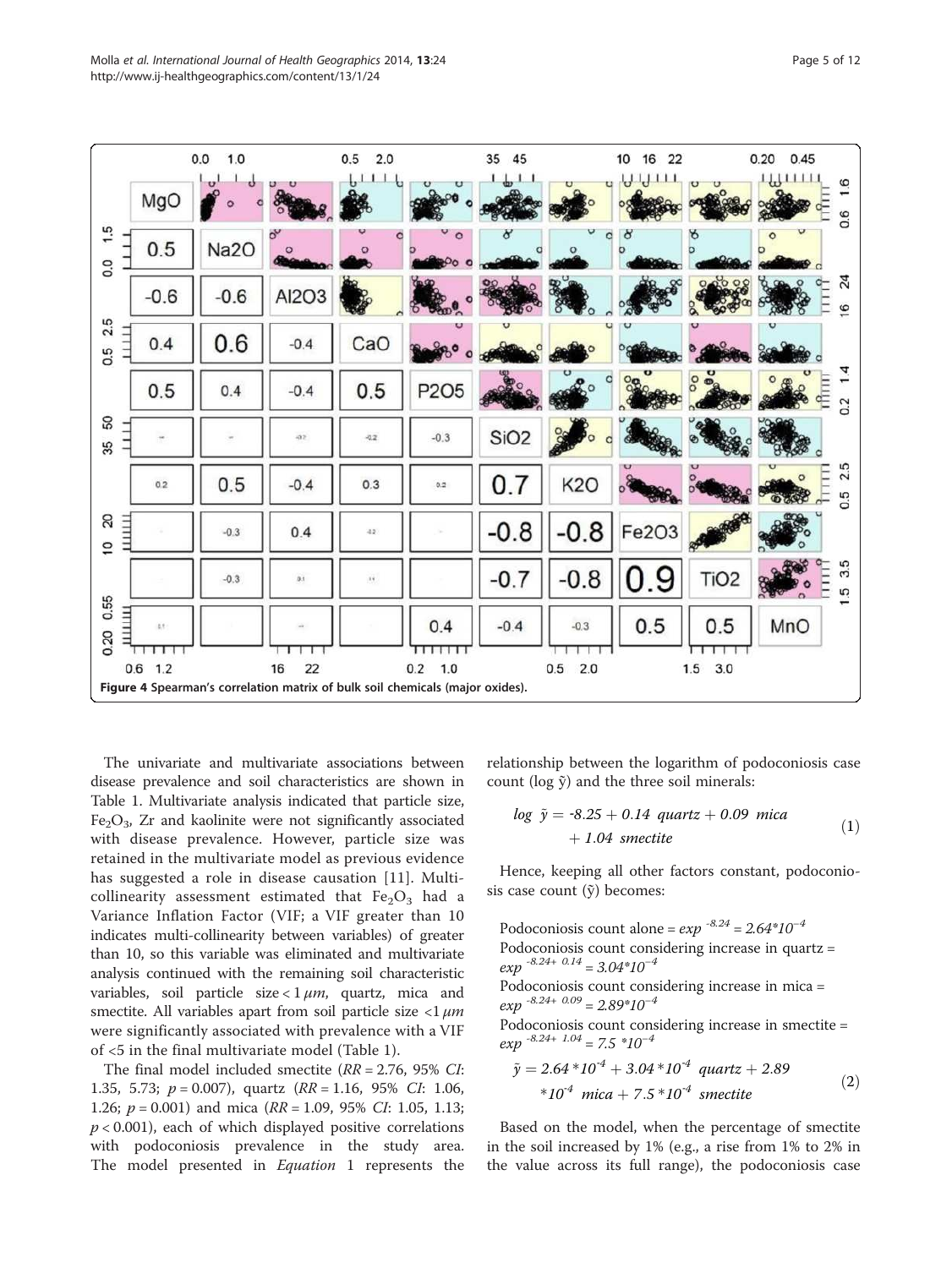| Univariate analysis            |                 |                 |      |              | Multivariate analysis |                 |      |              |
|--------------------------------|-----------------|-----------------|------|--------------|-----------------------|-----------------|------|--------------|
| Soil variable                  | <b>Estimate</b> | <i>p</i> -value | ΟR   | CI           | <b>Estimate</b>       | <i>p</i> -value | ΟR   | CI           |
| Quartz                         | 0.18            | p < 0.001       | 1.21 | (1.12, 1.30) | 0.14                  | $p = 0.001$     | 1.16 | (1.06, 1.26) |
| Mica                           | 0.09            | p < 0.001       | 1.09 | (1.07, 1.12) | 0.09                  | p < 0.001       | 1.09 | (1.05, 1.13) |
| Fe <sub>2</sub> O <sub>3</sub> | $-0.62$         | p < 0.001       | 0.54 | (0.46, 0.63) | $NA^a$                |                 |      |              |
| Particle size $<$ 1 $\mu$ m    | 0.04            | $p = 0.526$     | 1.04 | (0.92, 1.17) | $-0.15$               | $p = 0.058$     | 0.86 | (0.73, 1.00) |
| <b>Zirconium</b>               | 0.02            | p < 0.001       | 1.02 | (1.02, 1.03) | NA <sup>b</sup>       |                 |      |              |
| <b>Smectite</b>                | 0.88            | $p = 0.022$     | 2.42 | (1.11, 4.94) | 1.04                  | $p = 0.007$     | 2.76 | (1.35, 5.73) |
| Kaolinite                      | $-0.09$         | $p = 0.002$     | 0.91 | (0.86, 0.97) | NA <sup>b</sup>       |                 |      |              |

Table 1 Univariate and multivariate regression of village prevalence of podoconiosis and soil characteristics analysed in this study

Note: Number of villages included = 108.

 $Cl =$  Confidence interval,  $RR =$  Risk Ratio.

<sup>a</sup>lron oxide excluded: VIF of >10;

<sup>b</sup>Zirconium, and Kaolinite excluded: p-values greater than 0.050.

count almost trebled (Equation [2](#page-4-0)). Similarly, the equivalent increase in the podoconiosis case count was 9.47% for mica and 15.15% for quartz. This assumption, based on the calculations, held true when all other factors contributing to the development of podoconiosis (such as genetic susceptibility, an individual's behaviour in terms of foot-washing and shoe-wearing practices) were held constant.

The coefficient of determination for the model was  $r^2$  = 0.4 which indicated that the covariates in the final multivariate regression model accounted for approximately 40% of the variation in the outcome variable. The model's goodness-of-fit was tested by examining the residual deviance and comparing the deviance with a Chi-square distribution. The residual deviance test of the model gave a value of 6.8, while comparison of the

residuals with a Chi-squared distribution gave zero  $(8.86 \times 10^{-89})$ . The Quantile-Quantile (Q-Q) plot (Figure [5](#page-5-0)) confirmed that the empirical data were sufficiently close to the theoretical reference line, indicating a reasonably good model fit.

#### **Discussion**

This study identified specific soil characteristics associated with increased prevalence of podoconiosis. Using environmental and individual data across an area with a wide spectrum of podoconiosis prevalence, the study filled the research gap from previous studies where the soil composition was not directly assessed in areas where study participants lived [\[5](#page-10-0)], or where soil composition was assessed in areas dichotomized into endemic or non-endemic, based on expert opinion and without

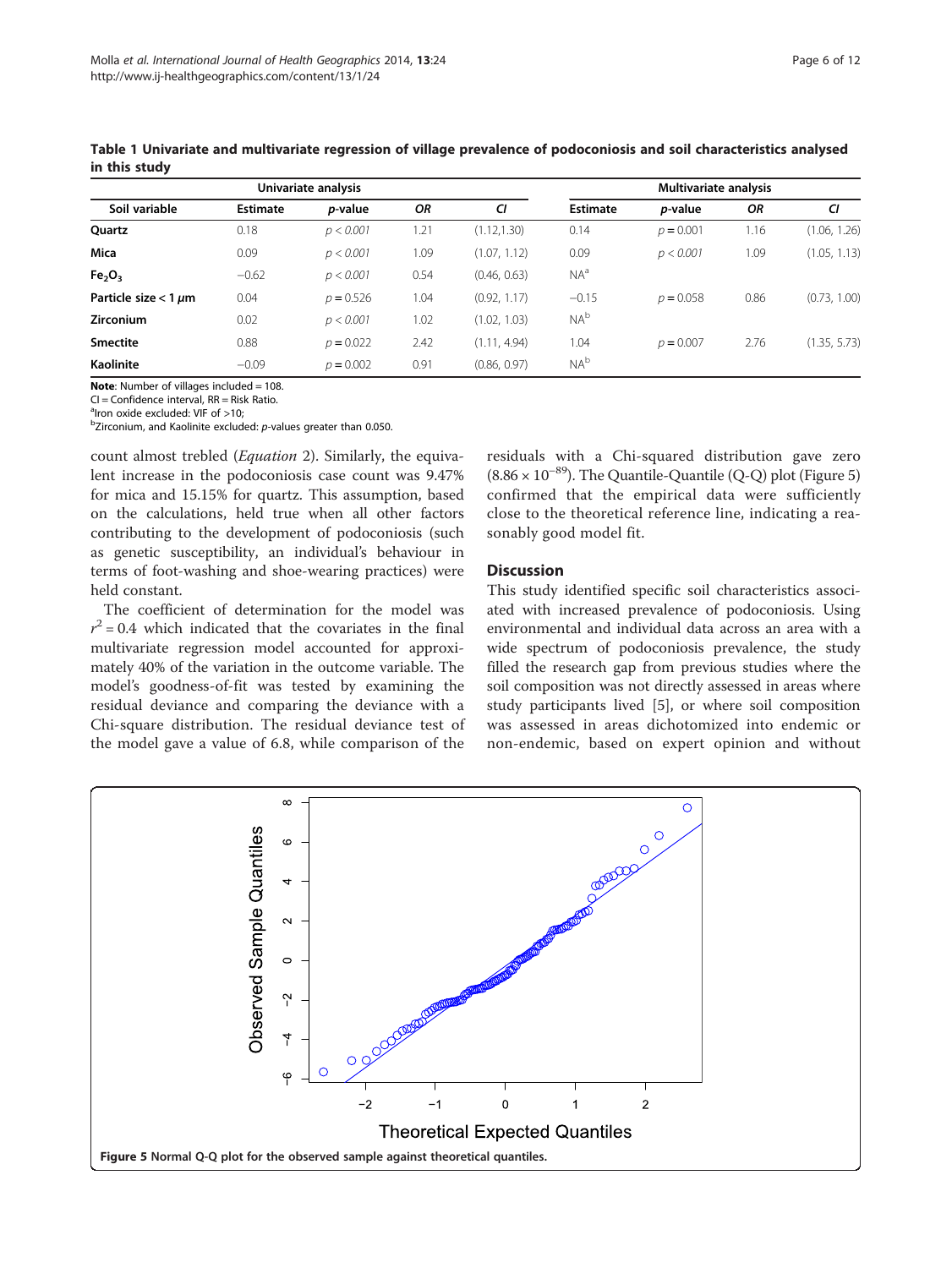prevalence data [[7\]](#page-10-0). In addition, recent developments in soil chemical analysis techniques and advances in geospatial and statistical methods enabled us to explore environmental data more extensively than was possible previously.

We found that the prevalence of podoconiosis was positively associated with the quantities of smectite, mica and quartz (crystalline silica) measured in the soil. The correlation between podoconiosis and smectite was larger than that between podoconiosis and other phyllosilicate minerals within the soil (kaolinite, chlorite and mica) or quartz. Smectite is classified as a 2:1 phyllosilicate, with a structure in which two tetrahedral silicate sheets sandwich a central octahedral silicate sheet. In general, 2:1 phyllosilicates have large surface areas, are able to undergo isomorphous substitution (ion exchange within its structure) and hence have elevated surface reactivity. The presence of 2:1 phyllosilicates in soils typically results in the deposits displaying distinctive characteristics such as high cation exchange capacity and shrink-swell properties. Smectite has unique properties of water absorption and expansion, and is able to modify water flow [\[12\]](#page-10-0).

The biological properties of smectite have mostly been investigated in relation to gastrointestinal and dermatological therapeutic effects. Smectites are known as dermatological protectors because of their ability to adhere to the skin, form a protective film and absorb greases and toxins [\[13,14\]](#page-10-0). However, these properties of adherence and water absorption might potentially, through establishment of an external water gradient influencing permeability of the stratum corneum, increase transdermal uptake of potential toxins [[15](#page-10-0)]. Release and transdermal uptake of a range of ions bound to pelotherapy clays has been demonstrated [\[16\]](#page-10-0), so it is possible that ionic species adsorbed to clays of podoconiosis endemic areas are exchanged across the skin of the lower leg and foot. A study of the role of inflammatory biomarkers for development of podoconiosis has indicated increased anion  $(O_2)$  and hydroxyl radicals (HO) in the early stages [[17\]](#page-10-0). The major source of these peroxides was suggested to be activation and subsequent elimination of macrophages, which might relate to soil minerals with high oxidation properties.

Other studies have investigated the effects of clays on infection. Montmorillonite, a form of phyllosilicate within the smectite group that typically results from the weathering of volcanic ash, was noted in the 1970s to have a greater infection potentiation effect than other phyllosilicates (kaolinite and illite). The mechanism was later explained to be the direct cytotoxic effect of montmorillonite on neutrophils, weakening cell immunity and facilitating bacterial proliferation [\[18,19\]](#page-10-0). A very recent study, in 2013, suggests that montmorillonite facilitates the survival of strains of enteropathogenic bacteria (microorganisms causing diseases of the intestine) in the soil by providing mineral nutrients and enabling respiratory simulation [[20](#page-10-0)]. On the other hand, other studies have demonstrated the bactericidal effects of hydrated clay in which cell death occurs by "exchange of soluble clay constituents toxic to the bacteria"  $[21,22]$  $[21,22]$  $[21,22]$  $[21,22]$ . Williams et al.  $[22]$  $[22]$  noted that expandable clay minerals, particularly illite-smectite, had the most pronounced antibacterial properties due to extreme pH and Fe concentration, and Otto and Haydel [[21](#page-10-0)] demonstrated that illite-smectite rich clay mixtures acquire powerful antibacterial activity due to their positive correlation with concentration of  $Cu^{2+}$  and  $Zn^{2+}$  ions, rather than their negative correlation with  $Fe<sup>3+</sup>$  or lack of correlation with pH. These effects of clay mineral types in infection and our finding of strong associations between podoconiosis and soil smectite concentrations may help explain the pathogenesis of episodes of super-infection and acute adenolymphangitis (a frequent complication of podoconiosis characterized by hot, painful, and reddened swelling of the

lymphedematous legs) [\[23-25](#page-11-0)]. Mica and quartz were also significantly associated with increased prevalence of podoconiosis. Previously, several researchers had independently observed the presence of clay minerals such as kaolinite and smectite in the soil samples they analysed  $[4,5,7,8]$  $[4,5,7,8]$ . Price *et al.* found amorphous silica and aluminium oxides in the lymph nodes of podoconiosis cases and postulated that these minerals, particularly silica, may be involved in the pathogenesis of podoconiosis [\[4,5](#page-10-0)]. Frommel et al. suggested that the high level of trace elements, such as Zr, within the soil found in podoconiosis-endemic areas was responsible for the development of podoconiosis [[6-8](#page-10-0)]. Several studies lend biological plausibility to our finding of positive associations between quartz (a form of crystalline silica ubiquitous in the environment) and prevalence of podoconiosis: quartz (i) has been demonstrated to induce an inflammatory response and fibrosis in the pathogenesis of lung silicosis [\[26](#page-11-0)-[28](#page-11-0)]; (ii) is listed as a Group 1 carcinogen by the International Agency for Research on Cancer [[29\]](#page-11-0); (iii) has been shown to be more toxic to the human body than amorphous silica [[9\]](#page-10-0); and (iv) animal models have shown lymphatic fibrosis and blockage comparable to that found in podoconiosis on injection of crystalline silica suspension into the lower limbs of rabbits [\[30\]](#page-11-0).

Multiple studies indicate that zirconium is unlikely to have a pathologic role in the human body [\[31](#page-11-0),[32\]](#page-11-0). Our univariate analysis finding of elevated zirconium in podoconiosis-endemic areas may suggest that this element plays another role, such as in facilitating dryness and cracking of skin on the feet. A recent study in Ethiopia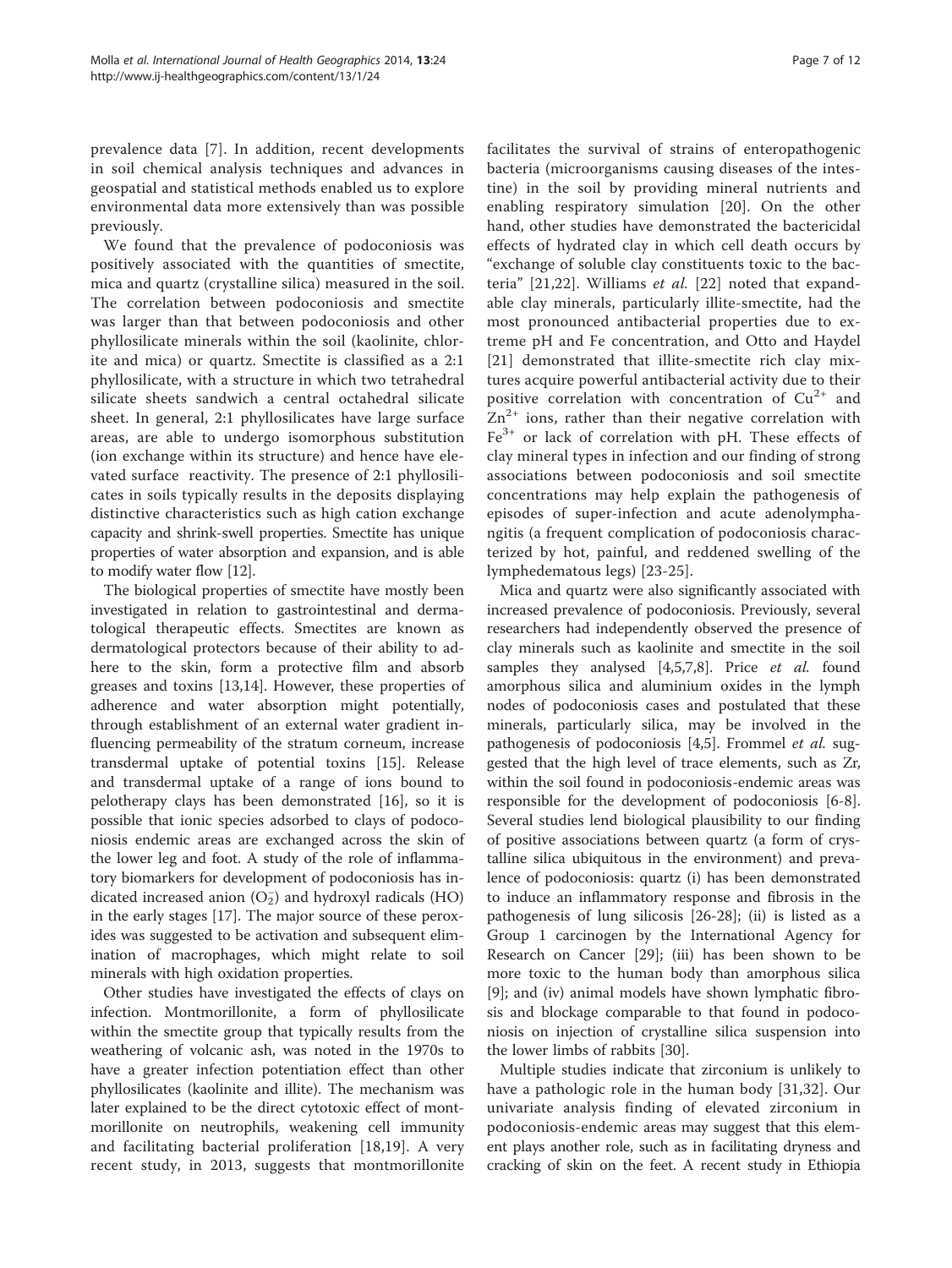showed that podoconiosis cases had lower stratum corneum hydration than unaffected controls, resulting in skin dryness and cracking which, in turn, may facilitate the ingress of mineral particles or microorganisms through the skin barrier [\[23](#page-11-0)]. The ability of zirconium to accumulate in skin stratum corneum and sometimes to cause skin granuloma (inflammation) has been documented [[33,34](#page-11-0)]. Adding zirconium to commonly used aluminium chloride antiperspirants increases antiperspirant efficacy [[35\]](#page-11-0), and application of non-emollient antiperspirants was also shown to reduce sweat moisture in feet [[36](#page-11-0)]. Zirconium is a trace element in soil and so exists in very small amounts, thus our observation may simply reflect the association of zirconium with other soil elements. However, it is also possible that chronic exposure to zirconium in the soil plays a role in dehydration and cracking of the skin of the feet, thereby predisposing to podoconiosis.

Our model captured 40% of the variation in podoconiosis prevalence. The regression residuals indicate that the development of podoconiosis depends on etiological factors other than purely environmental factors. Genetic susceptibility has been shown to be another key aetiological factor [\[37\]](#page-11-0), as have shoe-wearing practices [[37,38\]](#page-11-0). This study had limited capability to capture individual behaviours, disease severity and genetic variations in relation with environmental factors that are also likely to have been important factors in explaining the residual variation [\[39,40\]](#page-11-0). However, the soil composition factors identified by our analyses will be valuable to enhance our understanding of the development of podoconiosis in areas where the majority of people walk barefoot.

## Conclusion

The findings of this study challenge some of the preexisting assumptions that link podoconiosis occurrence with the presence of compounds and elements within the soil [[6-8](#page-10-0)]. Our study narrows the focus to phyllosilicate clay minerals, in particular smectite, and quartz (crystalline silica). Our findings contribute to the growing research on the aetiology of podoconiosis, and provide new starting points for further exploration of podoconiosis aetiology using biomedical and toxicological studies.

# Methods

## Study area

The study was conducted in Gozamen and Machakel districts of East Gojam Zone (province) in northern Ethiopia. Twelve kebeles (representing the lowest administrative units) with 147 villages, distributed over an area of 900 km $^2$ , were covered in the study (Figure [2](#page-2-0)) from June 2011 to February 2013.

#### Data sources and preparation Case data

Podoconiosis case data were collected by Health Extension Workers (HEW; community health workers in rural Ethiopia) who were trained to identify people displaying the symptoms of podoconiosis in their catchment kebeles. Following training, the HEWs visited each household and recorded the following: number of members residing within the household, number of persons with podoconiosis (cases), and sex and age of all household members using a standardised checklist [[25](#page-11-0)]. Based on the presence or absence of podoconiosis cases in a house, the overall household was either classified as a case or control household. Village level prevalence was calculated based on the number of adult (>15 years old) cases in all households among the adult population within the same village. Data were entered into a spread-sheet and imported into the R statistical program (version 2.15).

## Soil data

Soil samples were taken from villages selected randomly from six of the twelve kebeles. An initial control or case household was selected randomly and then every third household in the village was included for soil sampling. Soil samples were collected from selected households, and from traverses connecting main kebeles and towns in the study area. At each sample site, the GPS (Geographic Positioning System) coordinates and altitude at the centre of the field were recorded and sample bags were labelled with the identification number given to the household. Additional soil samples were collected from traverses and frequently used paths, with sampling sites selected for every 100 m vertical descent or 1 km road distance from the point of maximum altitude (Mount Choke). In total, soil samples from 86 sample sites, within 31 villages, were included in the analysis for a range of geochemical and mineralogical characteristics, using instruments based at the Natural History Museum, London (For details refer to Additional file [1](#page-10-0), Table [1](#page-5-0) and (Le Blond et al: Weathering of the Ethiopian plateau flood basalt, NW Ethiopia: A new weathering index to characterize and compare soils, submitted [\[41\]](#page-11-0)).

## Spatial and additional environmental data

Podoconiosis prevalence and soil characteristic data were geo-referenced based on GPS coordinates recorded in the field during soil sampling, and coordinate data obtained from the Ethiopian Mapping Agency (EMA). Detailed topographic information and a geological map of the study area (with 1:50,000 and 1:250,000 scale, respectively) were also obtained from the EMA and Ethiopian Geological Survey. Precipitation and temperature data, with a spatial resolution of 1 km, compiled monthly over a period of 50 years (from 1950–2000), were extracted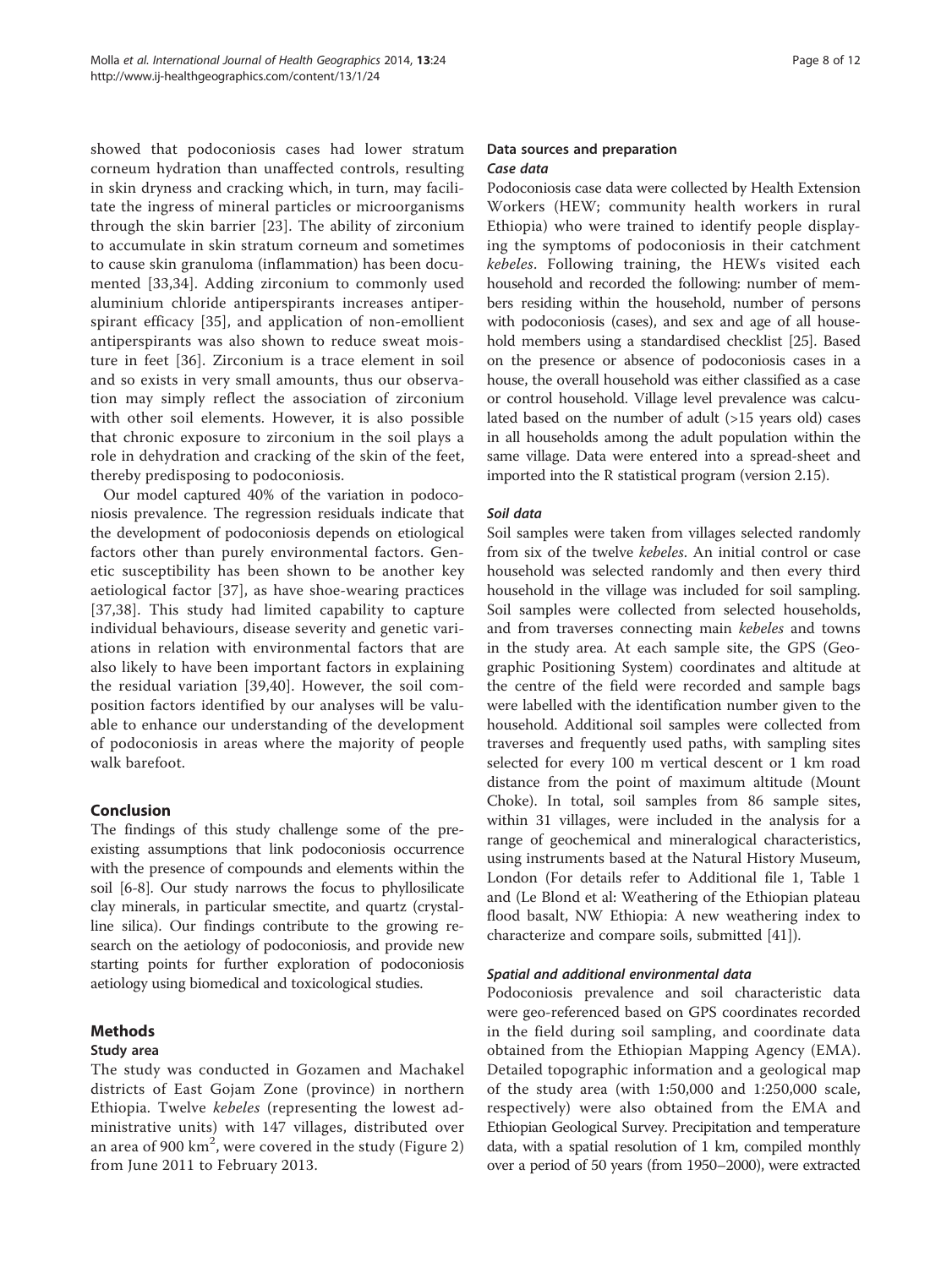to the village level in ArcGIS from an online meteorological source ([http://www.worldclim.org\)](http://www.worldclim.org). In addition, digital elevation model (DEM) data were downloaded with a spatial resolution of 30 m from the NASA (National Aeronautics and Space Administration) Global ASTER (Advanced Space-borne Thermal Emission and Reflection Radiometer data repository ([http://asterweb.jpl.](http://asterweb.jpl.nasa.gov/gdem.asp) [nasa.gov/gdem.asp\)](http://asterweb.jpl.nasa.gov/gdem.asp). Percentage slope was calculated using the DEM in ArcGIS. Similarly, the DEM was used to calculate the water flow direction and water flow accumulation. Water flow direction and accumulation take into account slope steepness and direction, both of which influence soil deposition.

#### Data analysis

#### Analysis and interpolation of soil characteristics

The primary variable of interest was podoconiosis prevalence. The prevalence data were explored for the presence of a spatial pattern in the 147 villages. For this purpose, a variogram (which characterises the spatial dependence or spatial correlation between pairs of points in space) was estimated and fitted with an exponential model in the geoR package in the R statistical software. Spline interpolation was used to characterise the spatial distribution of prevalence in the study area. Spline interpolation takes as input a set of point data values and produces a smooth, spatially continuous surface which passes through the sampled data points in the area of interest [\[42\]](#page-11-0).

Geology, altitude, precipitation and temperature influence soil formation and their influence on disease development is not direct. Therefore, these covariates were classified as secondary predictors in this study. The soil characteristics, determined from geochemical analysis, were considered as primary environmental predictors because podoconiosis arises from direct contact with the soil. Soil characteristics measured were: organic and inorganic content; major oxides; trace elements; and minerals including clay, crystalline and amorphous content.

Exploratory data analysis was undertaken to determine which of the soil variables, or combination of variables, should be taken forward for interpolation via regression kriging and subsequent analysis as covariates of podoconiosis prevalence (Figure 6 summarizes the exploratory analysis steps explained below). As an initial step, the assumption of normality was tested for each soil variable using histogram plots, mean, median, standard deviation, skewness and kurtosis. During the second step, pairwise correlation coefficients were calculated to assess the relationships between individual soil characteristics. For variables with non-normal distributions, the non-parametric Spearman's Rank correlation coefficient was used. Where the correlation coefficient  $(r)$  between two soil characteristics was >0.6 the variables were classified as correlated. Based on the correlation analysis, in tandem with careful consideration of geological understanding, several soil characteristics were omitted from further consideration. This procedure ensured that (1) collinearity within the set of variables was reduced and (2) the soil characteristics which were carried forward for further analysis were geologically relevant. The third step focused on identifying and managing outliers. Statistical outliers were identified using box plots and Cleveland dot plots. Soil variables which contained statistical outliers were transformed for enhanced visualization and outliers were removed from the data (Figure 7). During the fourth step, spatial patterns in each of the remaining covariates were assessed using a plot to show soil measurement values. Variables that exhibited a distribution unrelated to the disease were removed (Additional file [1,](#page-10-0) Figure [1](#page-1-0)). Finally, univariate regression analysis with podoconiosis prevalence as an outcome variable excluded the remaining variables with 95% confidence interval  $p > 0.500$  and AIC (Akaike Information Criterion – a penalised measure of the goodness-of-fit of a model) >85.5, which was the median AIC value (Additional file [1](#page-10-0), Table 3).

The techniques involved in soil characterisation are highly labour intensive, and so fewer soil samples were analysed (86 data points within 31 villages) than the number of villages for which prevalence data were available (147 villages). In addition, due to the varied geology of the region, soil characteristics were assumed to be inherently heterogeneous with significant variation across small areas. Collecting multiple soil samples within each village was anticipated to capture this variation. This produced multiple soil measurements recorded for the same disease prevalence value of a village.

Regression kriging was used to interpolate each soil variable as a combined function of (i) regression with a set of related covariates and (ii) spatial interpolation of the residuals of the regression through kriging [\[43](#page-11-0)]. Kriging is a spatial interpolation technique that predicts the value of the variable of interest at an unobserved location as a weighted average of values in neighbouring locations [[42\]](#page-11-0). Covariates assessed for regression kriging were geology, slope, altitude, precipitation, and water flow accumulation. The geology of the area was selected because the underlying geology represents the parent material from which soil is formed over time. Altitude, slope, precipitation and water flow accumulation were included due to their influence on weathering and soil deposition rates). The covariates used for regression kriging of each of the soil characteristics were selected using linear regression models and correlation coefficients.

Residual variograms (from the residuals of the best fitting linear regression model) were estimated and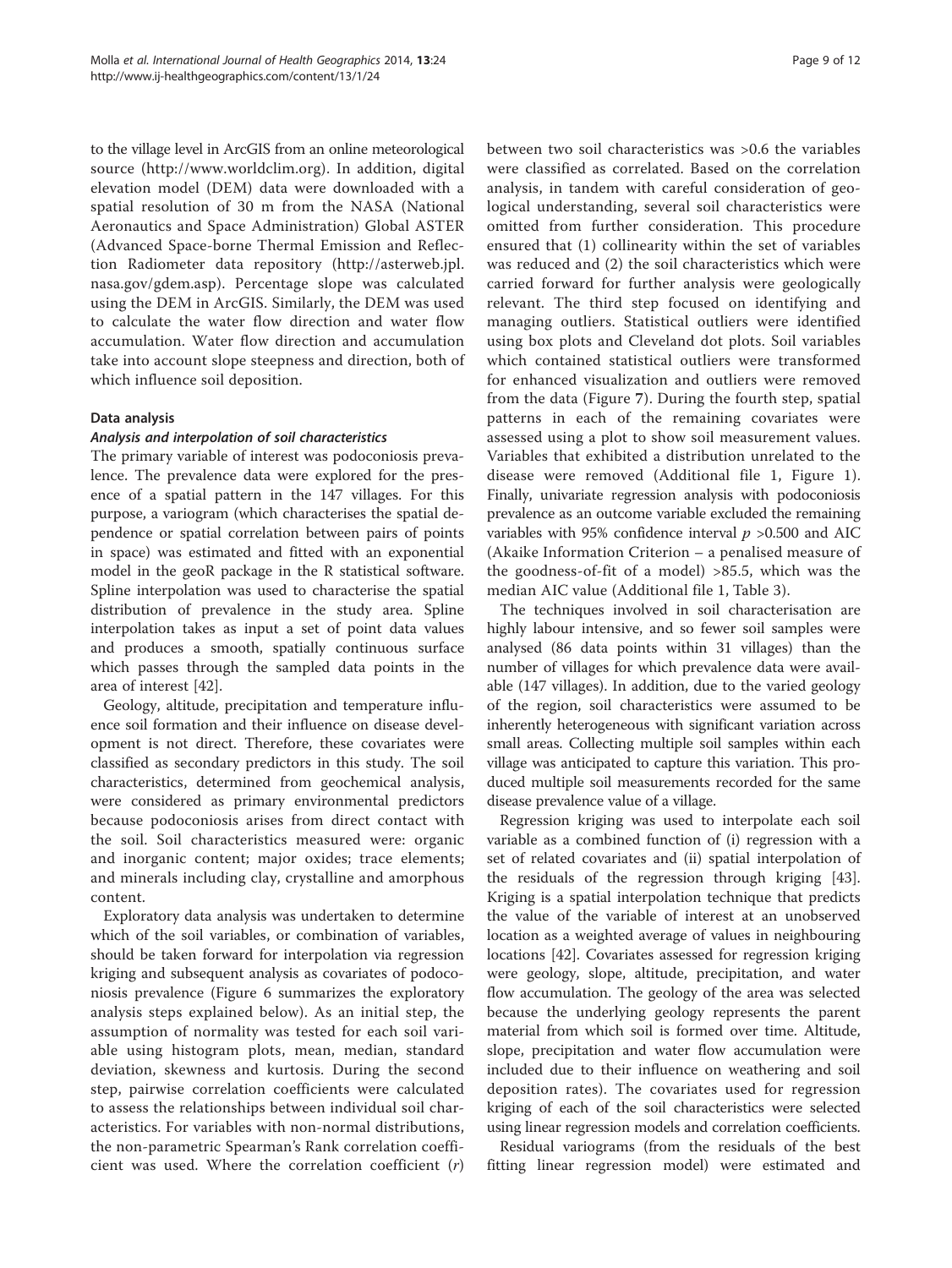<span id="page-10-0"></span>

Figure 6 Exploratory data analysis flowchart.

variogram models fitted for each soil characteristic variable, prior to the application of regression kriging. From the kriging results, predictions with a kriging error smaller than a predefined threshold (taken as the mean of the kriging standard error) were retained for each soil characteristic variable and those with an error larger than the threshold were omitted from further analysis.

This ensured that further analysis used only soil characteristic values which were predicted with a high degree of accuracy. The output raster variables were the predicted values of each soil characteristic variable, based on geo-statistical interpolation of the soil sample data, which used covariate information to increase the accuracy of the prediction. The predicted soil variables were

Regression kriging

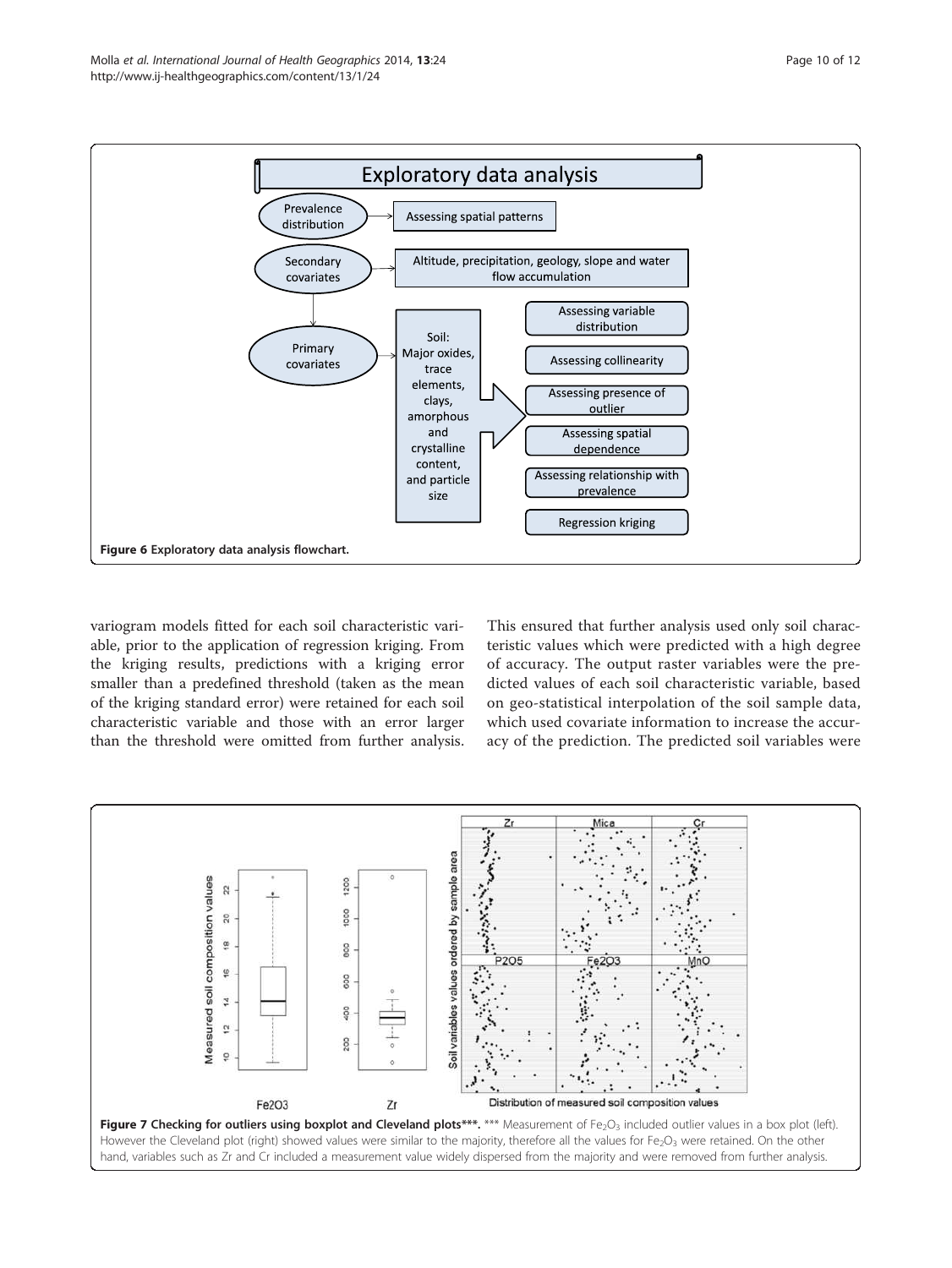<span id="page-11-0"></span>overlaid onto the village level disease prevalence data points, and then interpolated soil values were extracted for each village.

## Analysis of podoconiosis prevalence based on soil characteristics

The relationship between the interpolated soil variables and podoconiosis prevalence was assessed using univariate logistic regression analysis. Variables that did not exhibit a statistically significant association with the outcome  $(p > 0.05)$  were omitted from further analysis. Since the prevalence data were over-dispersed, a generalized linear model (GLM) of the Quasi-Poisson family was used for the multivariate analysis. Multivariate regression analysis was applied to the remaining variables and the outputs checked for multi-collinearity using the VIF. Soil variables with a VIF greater than 10 were removed prior to the multivariate analysis and the process was repeated until the remaining soil variables had a VIF less than 10.

The final multivariate regression model was evaluated for goodness-of-fit, coefficient of determination  $(r^2)$  and residual diagnostics. The goodness-of-fit was tested by examining the residual deviance and by comparing the residual deviance to a Chi-squared  $(X^2)$  distribution. For an acceptable model fit, the ratio of residual deviance to degrees of freedom of the residuals is expected to be close to 1. Comparing the distribution of the residuals with a Chi-squared distribution should give a value close to zero. Residual diagnostics were also checked using plots of the residual and predicted values, and Q-Q plots of the fitted and empirical value distributions. Finally, the residuals were evaluated for autocorrelation using residual variograms and spatial plots.

## Additional file

[Additional file 1:](http://www.biomedcentral.com/content/supplementary/1476-072X-13-24-S1.docx) Modelling of environmental factors correlated with podoconiosis in Ethiopia.

#### Competing interests

This study was funded by the Wellcome Trust, UK, (University Award 091956). The funders had no role in the design of the study, data collection, decision to publish, or preparation of the manuscript. The authors declare no financial or non-financial competing interests.

#### Authors' contributions

YBM, MJN and GD designed the study. YBM, JLB, PB and GD did the fieldwork. JLB analyzed the soil samples; and YBM, NAW, PMA analyzed the statistical and spatial data. YBM drafted the manuscript. All authors revised the paper for substantial intellectual content. All authors read and approved the final manuscript.

#### Acknowledgements

The authors would like to thank the Zonal and Woreda Health Offices of East Gojam and International Orthodox Christian Charities (IOCC), Debre Markos, Ethiopia for coordinating the study and providing timely information when requested. We also thank the nurses and health extension workers who

collected survey data, Abel Alemayehu and Tadesse Birhanu who helped with soil sample and secondary data collection, and the data clerks who entered the data. We thank Dr Javier Cuadros for helpful comments on the manuscript. Nicola A Wardrop is supported by a Medical Research Council grant (MR/J012343/1).

#### Author details

<sup>1</sup> Brighton and Sussex Medical School, Falmer, Brighton BN1 9PS, UK <sup>2</sup>Geography and Environment, University of Southampton, Highfield Campus, Southampton SO17 1BJ, UK. <sup>3</sup>Department of Farth Sciences, Natural History Museum, Cromwell Road, London SW7 5BD, UK. <sup>4</sup>Institute of Public Health, University of Cambridge, Cambridge CB2 2SR, UK.

#### Received: 7 April 2014 Accepted: 10 June 2014 Published: 20 June 2014

#### References

- 1. Price EW: *Podoconiosis: non-filarial elephantiasis.* Oxford: Oxford Medical Publications; 1990.
- 2. Price EW: The relationship between endemic elephantiasis of the lower legs and the local soils and climate. *Trop Geogr Med* 1974, 26:225–230.
- 3. Price EW: The association of endemic elephantiasis of the lower legs in East Africa with soil derived from volcanic rocks. *Trans R Soc Trop Med Hyg* 1976, 70:288–295.
- 4. Price EW, Bailey D: Environmental factors in the etiology of endemic elephantiasis of the lower legs in tropical Africa. *Trop Geogr Med* 1984,  $36:1-5$
- Price EW, McHardy WJ, Pooley FD: Endemic elephantiasis of the lower legs as a health hazard of barefooted agriculturalists in Cameroon, West Africa. *Ann Occup Hyg* 1981, 24:1–8.
- 6. Price EW, Henderson WJ: Endemic elephantiasis of the lower legs in the United Cameroon Republic. *Trop Geogr Med* 1981, 33:23–29.
- 7. Price EW, Henderson W: The elemental content of lymphatic tissues of barefooted people in Ethiopia, with reference to endemic elephantiasis of the lower legs. *Trans R Soc Trop Med Hyg* 1978, 72:132–136.
- 8. Frommel D, Ayranci B, Pfeifer HR, Sanchez A, Frommel A, Mengistu G: Podoconiosis in the Ethiopian Rift Valley. Role of beryllium and zirconium. *Trop Geogr Med* 1993, 45:165–167.
- 9. Harvey R, Powell JJ, Thompson RPH: A review of the geochemical factors linked to podoconiosis. *Geol Soc Lond, Spec Publ* 1996, 113:255–260.
- 10. Price EW: Endemic elephantiasis of the lower legs in Ethiopia an epidemiological survey. *Ethiop Med J* 1974, 12:77–90.
- 11. Price EW: The significance of particle size of soils as a risk factor in the etiology of podoconiosis. *Trans R Soc Trop Med Hyg* 1990, 84:885–886.
- 12. Odom IE: Smectite clay Minerals: properties and Uses. *Philos Trans R Soc Lond A* 1984, 311:391–409.
- 13. Carretero MI: Clay minerals and their beneficial effects upon human health. *Appl Clay Sci* 2002, 21:155–163.
- 14. Carretero MI, Pozo M: Clay and non-clay minerals in the pharmaceutical and cosmetic industries Part II. Active ingredients. *Appl Clay Sci* 2010, 47:171–181.
- 15. Saroha K, Singh S, Aggarwal A, Nanda S: Transdermal gels an alternative vehicle for drug delivery. *IJPCBS* 2013, 3:495–503.
- 16. Tateo F, Ravaglioli A, Andreoli C, Bonina F, Coiro V, Degetto S, Giaretta A, Menconi Orsini A, Puglia C, Summa V: The in-vitro percutaneous migration of chemical elements from a thermal mud for healing use. *Appl Clay Sci* 2009, 44:83–94.
- 17. Addisu S, El-Metwally TH, Davey G, Worku Y, Titheradge MA: The role of transforming growth factor-beta1 and oxidative stress in podoconiosis pathogenesis. *Br J Dermatol* 2010, 162:998–1003.
- 18. Rodeheaver G, Pettry D, Turnbull V, Edgerton MT, Edlich RF: Identification of the wound infection-potentiating factors in soil. *Am J Surg* 1974, 128:8–14.
- 19. Dougherty SH, Fiegel VD, Nelson RD, Rodeheaver GT, Simmons RL: Effects of soil infection potentiating factors on neutrophils in vitro. *Am J Surg* 1985, 150:306–311.
- 20. Brennan FP, Moynihan E, Griffiths BS, Hillier S, Owen J, Pendlowski H, Avery LM: Clay mineral type effect on bacterial enteropathogen survival in soil. *Sci Total Environ* 2014, 468:302–305.
- 21. Otto CC, Haydel SE: Exchangeable Ions Are Responsible for the In Vitro Antibacterial Properties of Natural Clay Mixtures. *PLoS One* 2013, 8:e64068.